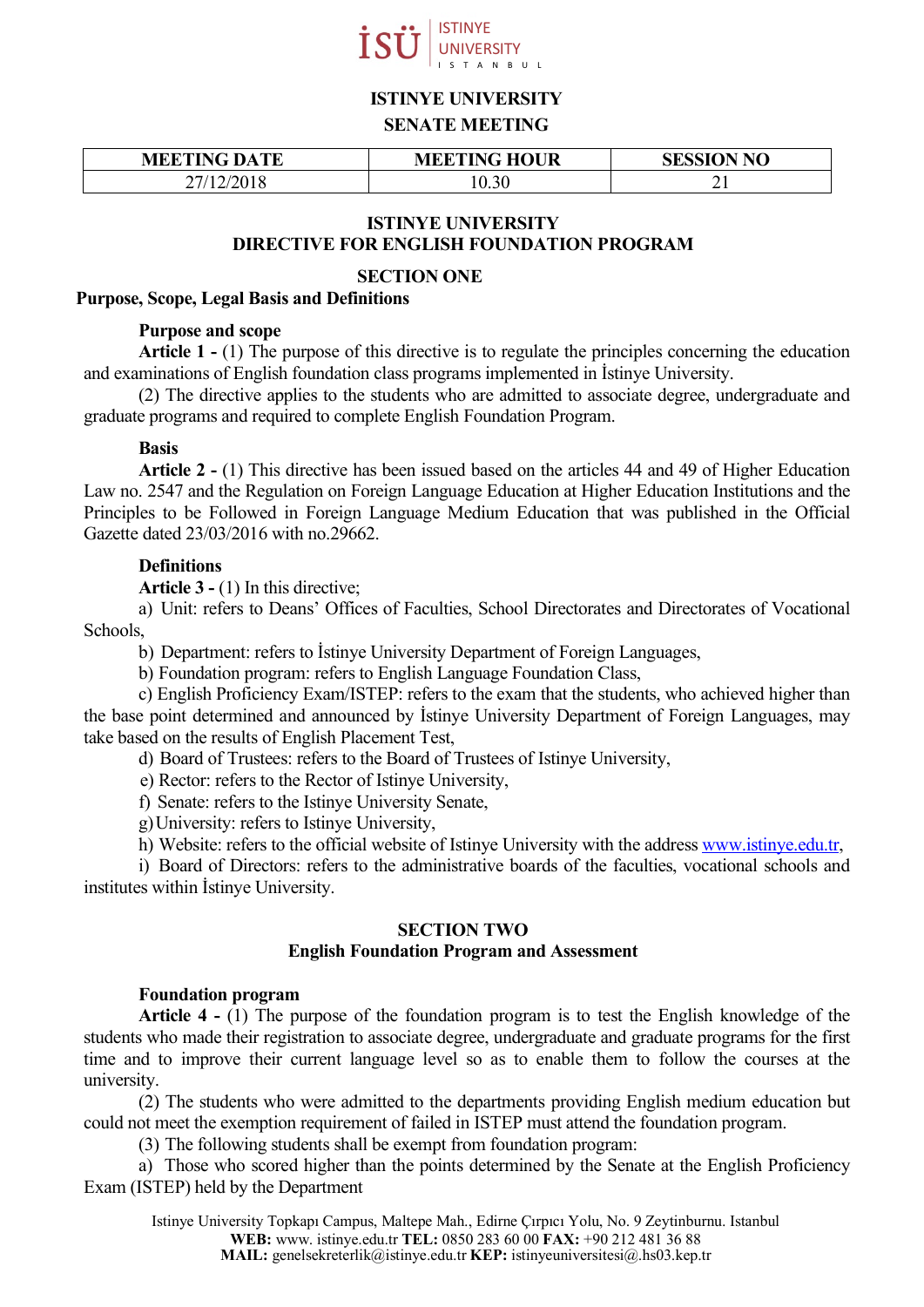

b) Those who received education during at least their last three years and completed their secondary education at the secondary education institutions of a country where the foreign language that is stated as the medium of education is used as the mother tongue.

c) Those, who passed international foreign language tests that are considered equivalent to the central foreign language tests which are deemed acceptable by the Council of Higher Education, with scores determined by the Senate. In this case, the validity period of the international foreign language tests that are deemed equivalent, as specified by the relevant institutions holding the tests, is required to be not expired. Besides, if a student submits a foreign language test score in this way, that score shall be put into force after the end of the present term.

(4) The students who returned as a result of YKS (Higher Education Institutions Exam), amnesty laws etc. after their dismissal from the University in the past and those who passed foundation program of another higher education institution providing English medium education should take ISTEP or meet the exemption requirements defined in this directive. The Senate decides on the method for the application of these requirements to the students who were externally transferred to the University.

(5) The students who were admitted to the departments providing Turkish medium education may also be admitted to the foundation program upon their request. The students who were admitted to the foundation program upon their request shall also be subject to the provisions of this directive. On the other hand, the students who were admitted to the foundation program upon their request may continue with the program they signed up for even if they failed at the end of first year. The students who attended the foundation program voluntarily may be given a certificate evidencing their attendance/achievement level upon their request, subject to the approval of the Rectorate.

#### **English placement test**

**Article 5 -** (1) The students who were admitted to the departments providing English medium education and those who signed up for the foundation program voluntarily are required to take English Placement Test.

(2) Whether a student can take ISTEP or not and at what level he/she will take education at the foundation program shall be decided according to his/her score in the placement test. The Administrative Board of the University decides on and publishes at the website the base point to take ISTEP, the score intervals indicating the levels at the foundation program and the rules for level upgrading, upon the proposal of the Department.

(3) The Department decides on and publishes at the website the curriculums for each level and other requirements to pass each level.

(4) No make-up exams shall be held for Placement Test. The students who failed to take the exam shall start the foundation program from the lowest level.

#### **English proficiency exam**

**Article 6 -** (1) The Administrative Board of the University decides on and publishes at the website the scores to be achieved at ISTEP for being exempt from the foundation program, upon the proposal of the Department.

(2) ISTEP is held at the beginning of each academic year and at the end of each semester.

(3) No make-up exams shall be held for ISTEP. The students who failed to the exam shall be deemed failed.

## **Education period and summer semester**

**Article 7 -** (1) The education period of the foundation program is two semesters. If required, it may be deployed during the summer semester upon request. The relevant school calendar and education periods are defined in the academic calendar that was approved by the Senate each year.

(2) Among the students who failed to achieve sufficient scores at ISTEP for attendance to their departments at the end of the second semester and who want to improve their levels, those who satisfy the attendance conditions may attend the summer semester. The Administrative Board of the University determines and publishes at the website the attendance conditions for the summer semester, upon the proposal of the Department.

#### **Attendance**

**Article 8 -** (1) The attendance to the courses at the foundation program is obligatory to the extent and subject to the conditions to be set by the Department. The students who failed to satisfy the attendance requirement without any valid excuse shall be deemed to fail at their classes.